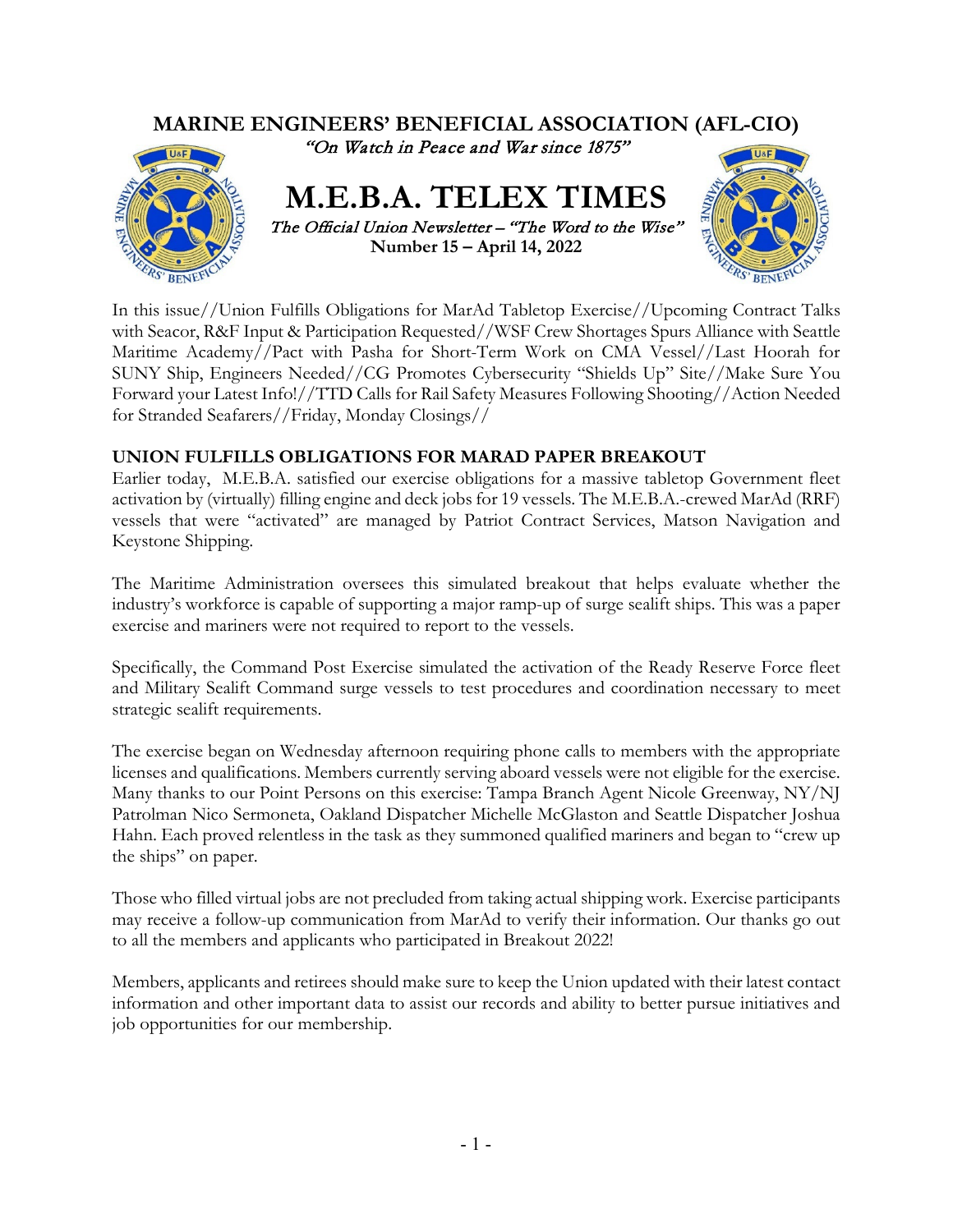## **UPCOMING CONTRACT TALKS WITH SEACOR; INPUT, PARTICIPATION SOUGHT**

M.E.B.A. will be negotiating a new Collective Bargaining Agreement with Seacor/Waterman. The first round of talks will take place from May 16-18 in Fort Lauderdale, FL.

Negotiations will cover licensed engineers for the PC/TCs: GREEN COVE, GREEN LAKE, GREEN POINT, GREEN RIDGE, as well as the heavylift vessels: OCEAN GIANT and OCEAN GLADIATOR.

The M.E.B.A. negotiating team, led by Gulf Coast Vice President Adam Smith, is seeking Rank & File input and participation. You can contact GCVP Smith at the Houston hall or at [asmith@mebaunion.org](mailto:asmith@mebaunion.org) Collective bargaining works best when we work together collectively.

## **WSF CREW SHORTAGES PROMPT ALLIANCE WITH SEATTLE MARITIME ACADEMY**

Washington State Ferries has teamed up with Seattle Maritime Academy to address worker shortages, that have become more problematic in the last few years. Senior crew members reaching retirement age were joined by another exodus of mariners during the COVID era. The State hasn't made ferry jobs attractive enough for mariners who can seek more rewarding opportunities elsewhere with less risk. The State's vaccine mandate led to the separation of additional longtime Ferry workers and the system has suffered delays, reduced schedules and canceled sailings.

As a result, Washington State Ferries is looking to increase interest and enrollment at Seattle Maritime Academy. The Academy is part of Seattle Central Community College and the facility is located on the shore of Lake Union in Seattle. Marine engineering students train in classrooms, aboard vessels and in a state-of-the-art engine room simulator.

"There's huge demand for merchant mariners, not just at Washington State Ferries, but across the entire industry," said academy Associate Dean Dale Bateman, who hopes to reach people who may have never thought about a career in the maritime sector. "We offer a fast-track program to train the next generation of mariners. Students in the marine engineering technology unit can graduate and be on the water in as little as a year."

The enrollment outreach, as well as ongoing WSF recruitment, encourages people from communities of color, women and other under-represented groups in the maritime industry to consider maritime training and careers. For people interested in a fast track to a family-wage job at WSF, the academy hosts monthly public tours and information sessions on the second Tuesday of each month. "Engine room employees are a part of ferry operations that a lot of people don't know exist, yet they're absolutely vital to ensure the largest ferry system in North America can safely serve the people of Washington," said WSF Chief of Staff Nicole McIntosh.

## **PACT WITH PASHA FOR SHORT TERM WORK ON GOLDEN BEAR**

M.E.B.A. and Pasha/Sunrise recently inked a limited agreement to provide augmenting engineers aboard the California State Maritime Academy Training Ship GOLDEN BEAR for a three-month period.

The Company was awarded a General Agent (GA) contract with the Maritime Administration to perform short term work on the training ship. The work will be compensated at current MarAd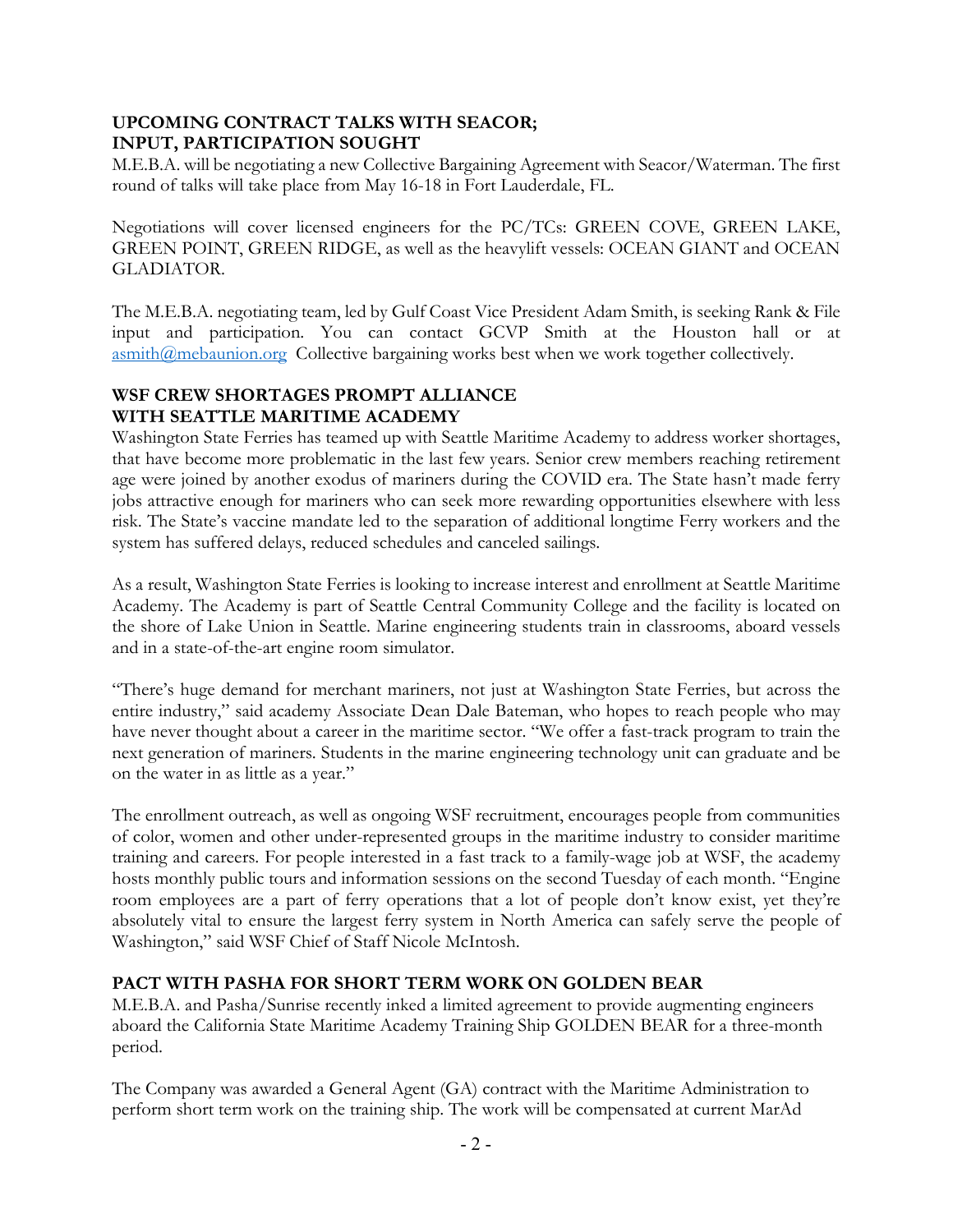ROS wage/fringe benefit rates. Additional information can be obtained from the Oakland Union hall.

### **LAST HOORAH FOR SUNY'S EMPIRE STATE; STEAM ENGINEERS SOUGHT FOR TRAINING CRUISE**

SUNY Maritime College needs steam engineers for the "B" portion of this summer's training cruise onboard the EMPIRE STATE VI, lasting approximately 35 days.

The B half will start on 6/27 in Porto Portugal. The vessel will then sail to Belfast UK, 7/14 – 7/18 and return to SUNY on 8/2, with the cruise ending on 8/5. Applicants need a valid MMC and TWIC and must have their COVID vaccinations.

SUNY is also seeking watch standers and instructors. You can express your interest and seek more information from Joann Sprague at *jsprague@sunymaritime.edu* 

This may be the last hoorah for the 60-year old EMPIRE STATE. The construction of much-needed replacement vessels for the five maritime academies is underway and the SUNY is expected to receive the first of the next-generation National Security Multi-Mission Vessels (NSMV) in 2023.

The NMSVs will be capable of supporting humanitarian assistance and disaster relief in times of need. They are being constructed at Philly Shipyard, in Philadelphia, PA.

The second vessel in the series will relieve the 54-year old TS KENNEDY at Massachusetts Maritime Academy. The third and fourth newbuilds will replace vessels at Maine Maritime Academy and Texas A&M Maritime Academy while the fifth will go to the California State University Maritime Academy (CMA).

NSMVs will feature numerous instructional spaces, a full training bridge, and have space for up to 600 cadets to train in a first-rate maritime academic environment at sea. Each ship will feature modern hospital facilities, a helicopter pad, and the ability to accommodate up to 1,000 people in times of humanitarian need. They will provide needed roll-on/roll-off and container storage capacity for use during disaster relief missions.

### **CG POINTS MARINE TRANSPORTATION PARTNERS TOWARD CYBERSECURITY SITE**

With an eye on the volatile Russia situation, the Coast Guard is recommending that Marine Transportation System (MTS) partners familiarize themselves with the Cybersecurity & Infrastructure Security Agency's (CISA) "Shields Up" website ([www.cisa.gov/shields-up\)](http://www.cisa.gov/shields-up)

A newly released Coast Guard Marine Safety Information Bulletin (MSIB) (02-22) says the CISA site "remains the primary location for information and recommendations for adapting a heightened cybersecurity posture, and we highly encourage all MTS stakeholders to visit the site regularly for updates and reminders."

Considering heightened risks, they recommend that operators should closely monitor their computer systems, telecommunications systems, and networks for suspicious activity and breaches of security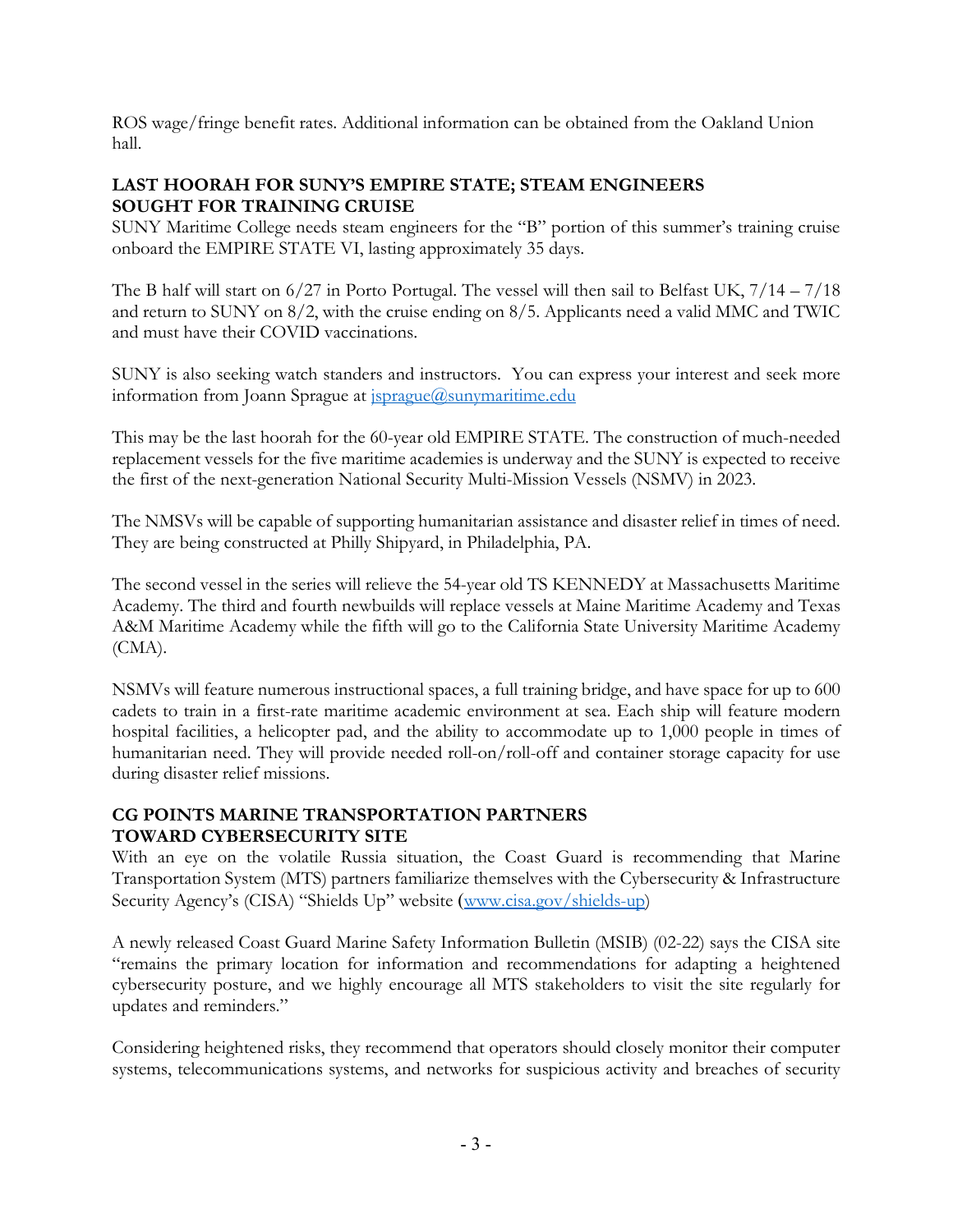and, when in doubt, report to the National Response Center. The MSIB has been made available on the M.E.B.A. website in the "Documents & Member Notices" section.

### **MAKE SURE YOUR LATEST INFO IS ON FILE!!!**

Members and applicants should make sure that M.E.B.A. Headquarters has your e-mail address along with your other contact information. If you haven't filled out an M.E.B.A. Database Update Form – or if your information has changed – grab the form off the M.E.B.A. website [\(www.mebaunion.org\)](http://www.mebaunion.org/) located in the "Documents & Member Notices" section. Update Forms should be sent to the HQ Membership Dept. by mail, fax at (202) 638-5369, or e-mail [membership@mebaunion.org](mailto:membership@mebaunion.org) The HQ database is NOT LINKED to the databases at the M.E.B.A. Plans office in Baltimore OR the Calhoon M.E.B.A. Engineering School. To update your information with Plans, you can find a change of address form on the Plans website [\(www.mebaplans.org\)](http://www.mebaplans.org/) under "Forms & Documents" and "Member Services Forms."

## **TTD CALLS FOR SAFETY MEASURES IN WAKE OF NYC SUBWAY SHOOTING**

Transportation Trades Department (AFL-CIO) President Greg Regan noted that this week's Brooklyn subway station shooting is another unhappy reminder of the ongoing "public transit and workplace safety crisis" that needs to be met with tangible reforms to ensure the protection of passengers and workers in public transport.

M.E.B.A. is a founding member of the TTD which represents 37 unions in the maritime, aviation, rail, transit, trucking, highway, longshore, and related industries.

"TTD and our affiliated transit unions have repeatedly called for increased safety measures at the federal, state, and local level," he said. Some of these calls for reform include implementing transit safety provisions in the bipartisan infrastructure bill and ensuring fully-staffed to assist with evacuations and emergency communications. In addition, TTD is looking to step up the amount of Station Agents. Regan said, "It is imperative that we improve public confidence in the safety of our nation's transit systems and workplace safety for the frontline transportation workers who are tasked with the immense responsibility of safely moving millions of passengers every single day."

## **ILO, IMO CALL FOR URGENT ACTION FOR STRANDED SEAFARERS IN UKRAINE**

The heads of the International Labor Organization (ILO) and the International Maritime Organization (IMO) called for urgent action to protect seafarers and vessels stranded in Ukrainian ports and nearby waters following the Russian aggression against the country.

According to the IMO, as many as 1,000 seafarers are trapped on more than 100 vessels in Ukraine and in nearby waters.

They noted, "As well as the dangers arising from bombardment, many of the ships concerned now lack food, fuel, fresh water and other vital supplies. The situation of the seafarers from many countries is becoming increasingly untenable as a result, presenting grave risks to their health and well-being."

They implored several international agencies, including the United Nations, to take urgent action to assist in reprovisioning the ships with vital supplies needed by seafarers onboard.